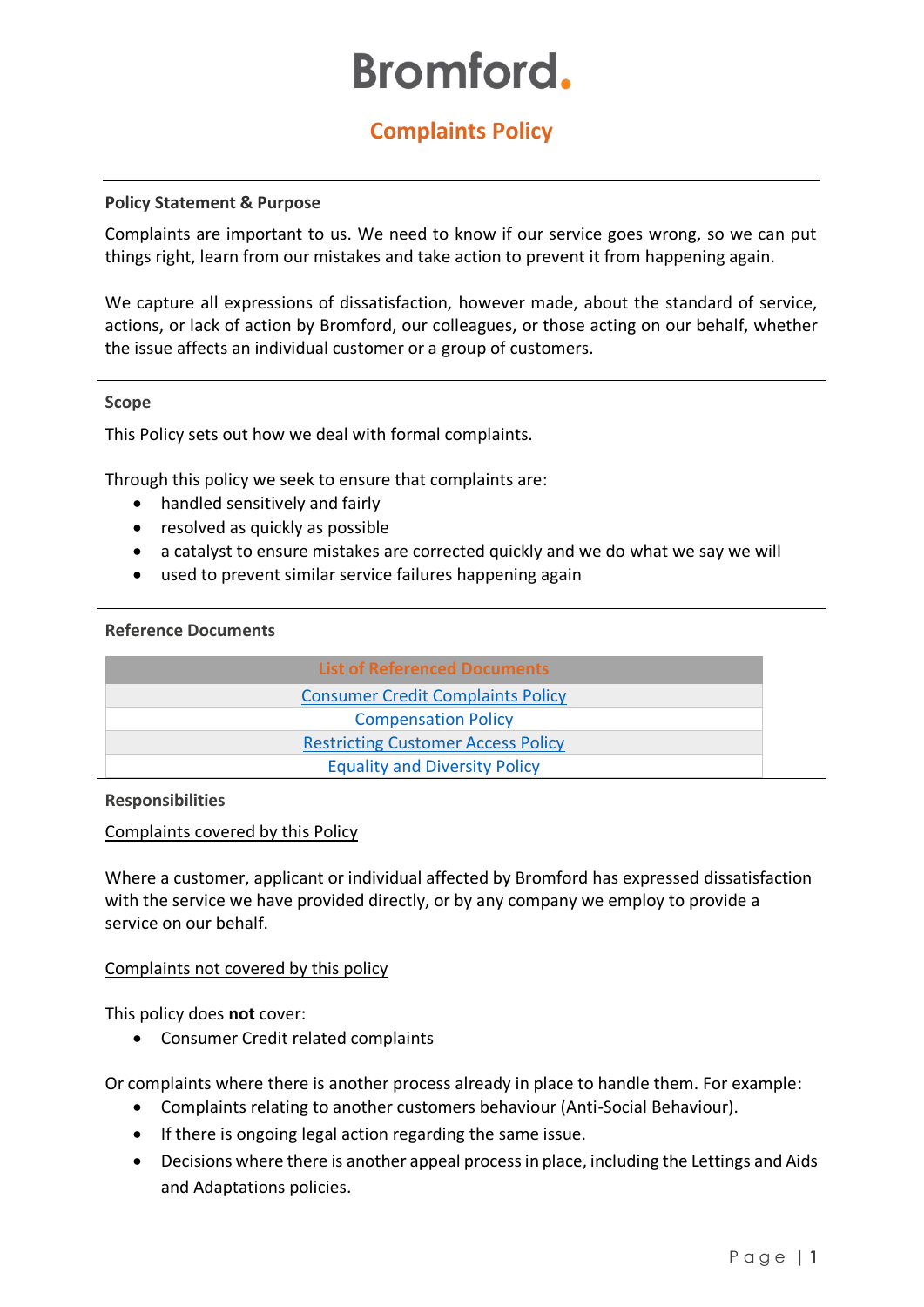- An issue which happened over 6 months ago; a complaint should be made no later than 6 months after the date the event occurred, unless there are exceptional circumstances which mean the complainant was unable to notify us of their concerns sooner. We may consider historic complaint outcomes however, to resolve the issue for the complainant.
- The complaint relates to a legal claim or personal injury claim.
- In some circumstances it may be appropriate to refer the complainant to our insurers to progress claims where the complaint relates to significant financial loss or damages, and personal injury.

If we fail to deal with an issue through the relevant process however, then the failure to do so can be dealt with as a Complaint under this Policy. The above list is not exhaustive and on receipt of a complaint we will review the concerns and confirm if there is a more appropriate process. We will inform the customer why we will not be accepting the complaint, provide details as to what policy we will be following, and which colleague will be their point of contact.

If a customer disagrees with this decision, they should let Bromford know why, this will enable us to reconsider the decision. Alternatively, they can contact the Housing Ombudsman to support them in challenging this decision.

# How we manage complaints

We aim to make the complaint process accessible to all, we will:

- Accept complaints in any way the customer wishes, including but not limited to, over the telephone, through our website, social media, or letter.
- Accept complaints from a third party acting on a customer's behalf. We will need signed authority from the customer to divulge any information we hold to a third party. This includes requests from Councillors and MP's.
- Offer a review process if the customer feels their complaint has not been resolved, we call this stage 2.

Bromford take responsibility for the actions of our colleagues and where a complaint is made about the conduct of our people, appropriate consideration of our People Policies will be made if and where required. Where an investigation about individual colleagues and their actions is undertaken in line with our People Policies, we will not disclose the detailed outcome directly to the customer due to the confidentiality rights of our colleagues.

We have two stages of our formal complaint process:

# **Stage 1**

We aim to deal with all formal complaints at Stage 1 because we want to put things right as soon as possible.

Acknowledgement: customers will receive an acknowledgement of their complaint within 5 working days, however where a complaint is received electronically i.e., by email, it will be acknowledged within 24 working hours.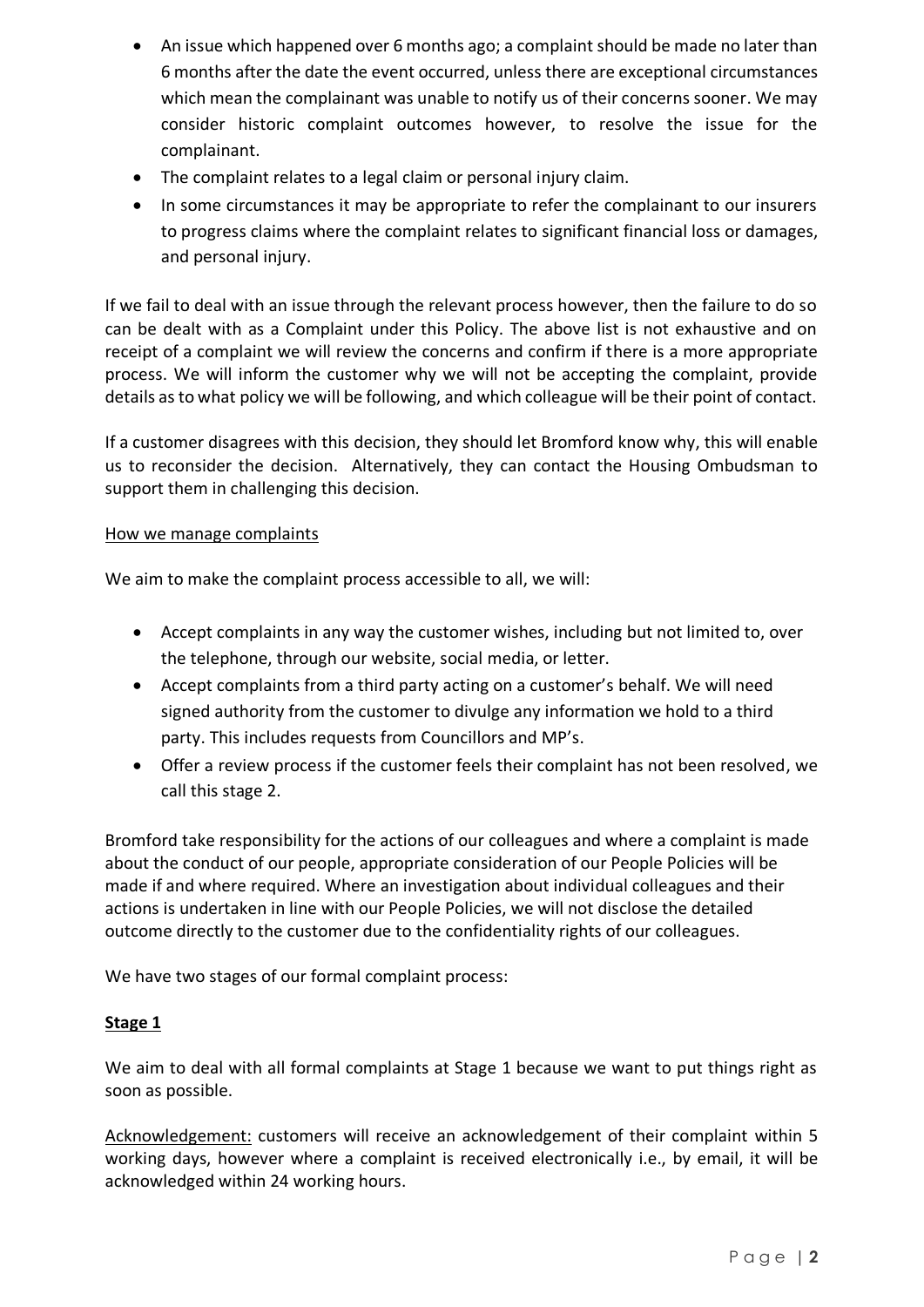Response: stage 1 responses will be issued within 10 working days of receipt unless the complaint is complex. If this is the case, we will discuss and agree an extension of the timescales directly with the customer; generally, any extension will not exceed a further 10 days without good reason.

Good reason could include, but not limited to, complaints where legal advice is required, or another independent  $3<sup>rd</sup>$  party expert is needed (other than our partners who support us to deliver day to day services). An extension of the timescales may also be required where we are unable to contact a customer and / or the complaint and the outcome they are seeking is unclear. In these circumstances we will ensure timescales are communicated with the customer.

We will keep in touch with the customer via their preferred method of contact throughout the complaint and we may in some instances arrange to meet a customer at their convenience. The outcome of the complaint will be communicated with the customer via their preferred method of contact however we will also provide written confirmation. This will include any actions we are going to take to put the matter right and provide clear timescales as to when the actions will be completed. Following the written response, we will continue to monitor all complaints to ensure actions agreed are completed.

# **Stage 2**

If the customer is not satisfied with the outcome at stage 1, or the actions agreed have not been completed, they have the right to request their complaint is escalated for review at stage 2. We will not unreasonably refuse to escalate a complaint; however, we will request the following information:

- confirmation from the customer as to which points of the complaint remain unresolved:
- to provide any further information or evidence to support their complaint; and
- to clarify the outcome, they are seeking.

On receipt of the customer response, we will review our previous response to ensure there are no outstanding and / or unresolved issues that cannot be resolved straight away. Any requests for supporting information or evidence which are unreasonably refused by the customer may result in our refusal to escalate the complaint for review at stage 2.

In this instance, we will be clear with the customer as to what evidence we are seeking, explain why we cannot progress their complaint without the information, and provide guidance as to alternative options available to them. This may include referral to the Housing Ombudsman to support the customer further.

A senior Bromford colleague will review the complaint along with a customer member of the Locality Influencing network (LIN). They may arrange to meet the customer who can bring along a friend or advocate for support.

Acknowledgement: customers will receive an acknowledgement of their stage 2 complaint within 5 working days, however where a complaint is received electronically i.e., by email, it will be acknowledged within 24 working hours.

Responses: We will respond within 20 days of the request to escalate however if this is not possible an explanation will be provided, and a date confirmed as to when the stage 2 response will be received. Generally, any extension will not exceed a further 10 days without good reason. The outcome of the review will be communicated in writing.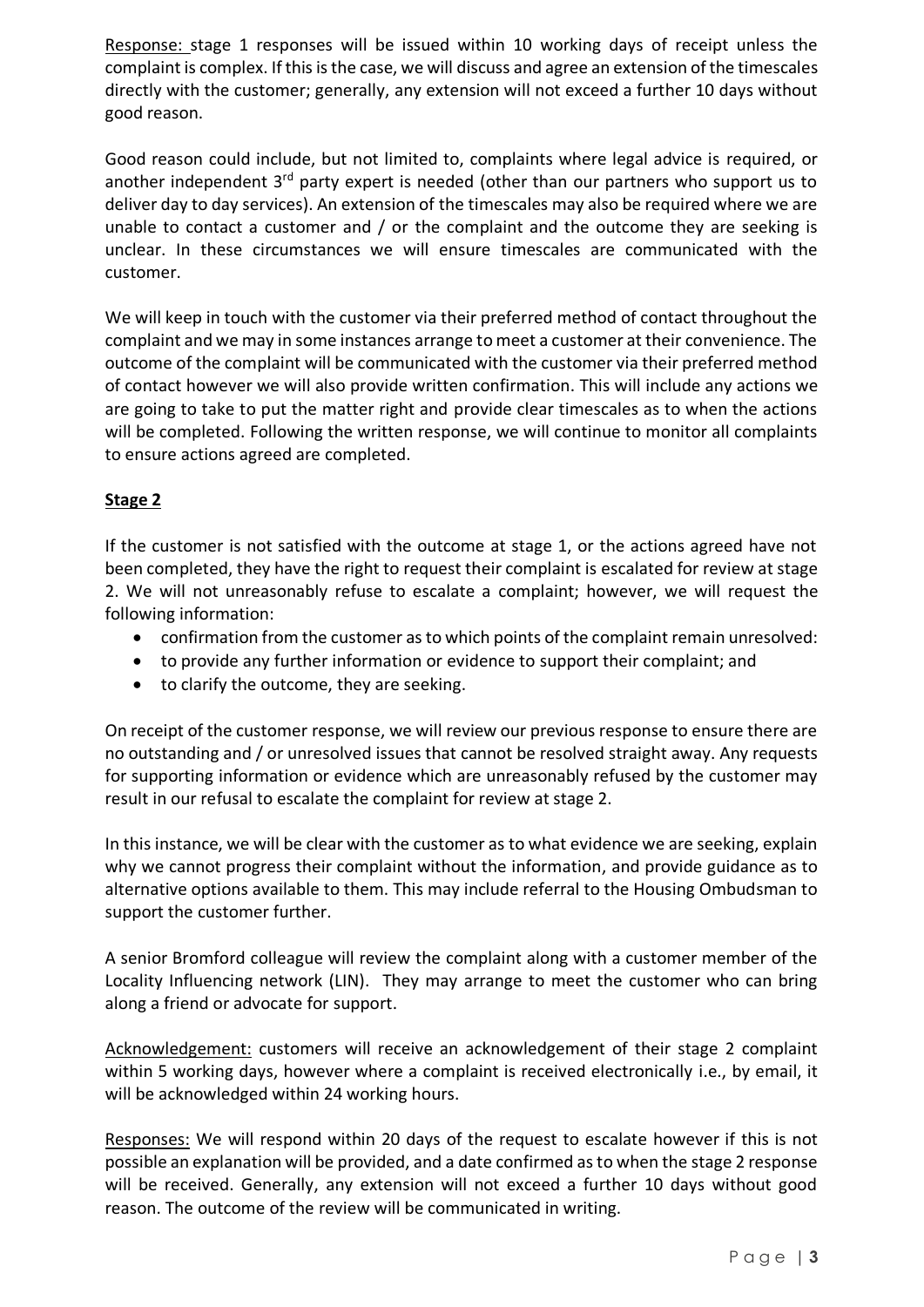This is the final stage of our internal complaints process.

## **Designated Persons / Housing Ombudsman**

Following completion of our internal process, if the customer remains unhappy the following options are available to them.

Self-referral to a designated person; "**Designated persons**" are defined as an MP or a local councillor for the district in which a customer's home is located. Customer can access further information relating to designated persons via the Housing Ombudsman's website; <https://www.housing-ombudsman.org.uk/residents/designated-person-information/>

Customers can contact the Housing Ombudsman Dispute Resolutions Team at any time to seek their guidance in making a complaint and during the complaint process. However, the Ombudsman will only accept a case for adjudication, directly from a customer without referral to a designated person, if 8 weeks have passed from the date of the final response.

A customer can contact the Housing Ombudsman in the following ways:

By letter: Housing Ombudsman Service, PO Box 152, Liverpool, L33 7WQ Telephone: 0300 111 3000

Email: [info@housing-ombudsman.org.uk](mailto:info@housing-ombudsman.org.uk)

For further information you can visit their website [https://www.housing](https://www.housing-ombudsman.org.uk/contact-us/)[ombudsman.org.uk/contact-us/](https://www.housing-ombudsman.org.uk/contact-us/)

# **Other considerations**

Reasonable adjustments and support: We understand that some customers may have difficulty communicating a complaint and / or participating in the complaint process, as such we will always make reasonable adjustments, enabling customers to report their concerns and engage in the process.

Restricting or changing a customer access to services: On rare occasions we may make the decision to

restrict a customer's access to our services by making alternative arrangements for communication to manage the relationship more effectively. For full detail as to how and why the decision will be taken please refer to our Restricting Customer Access Policy.

Changing circumstances: On occasion we may conclude our internal complaint process if we consider the dissatisfaction is now subject of another process e.g., legal action, insurance claim, anti-social behaviour, etc. If so, this will be communicated and agreed with the customer as early in the complaint process as possible.

Further information: Our aim is to make the complaint policy accessible to all our customers and we will publish guidance on our website and as part of regular communication as to how to make a complaint. Customers can also speak to any colleague for further guidance in making a complaint.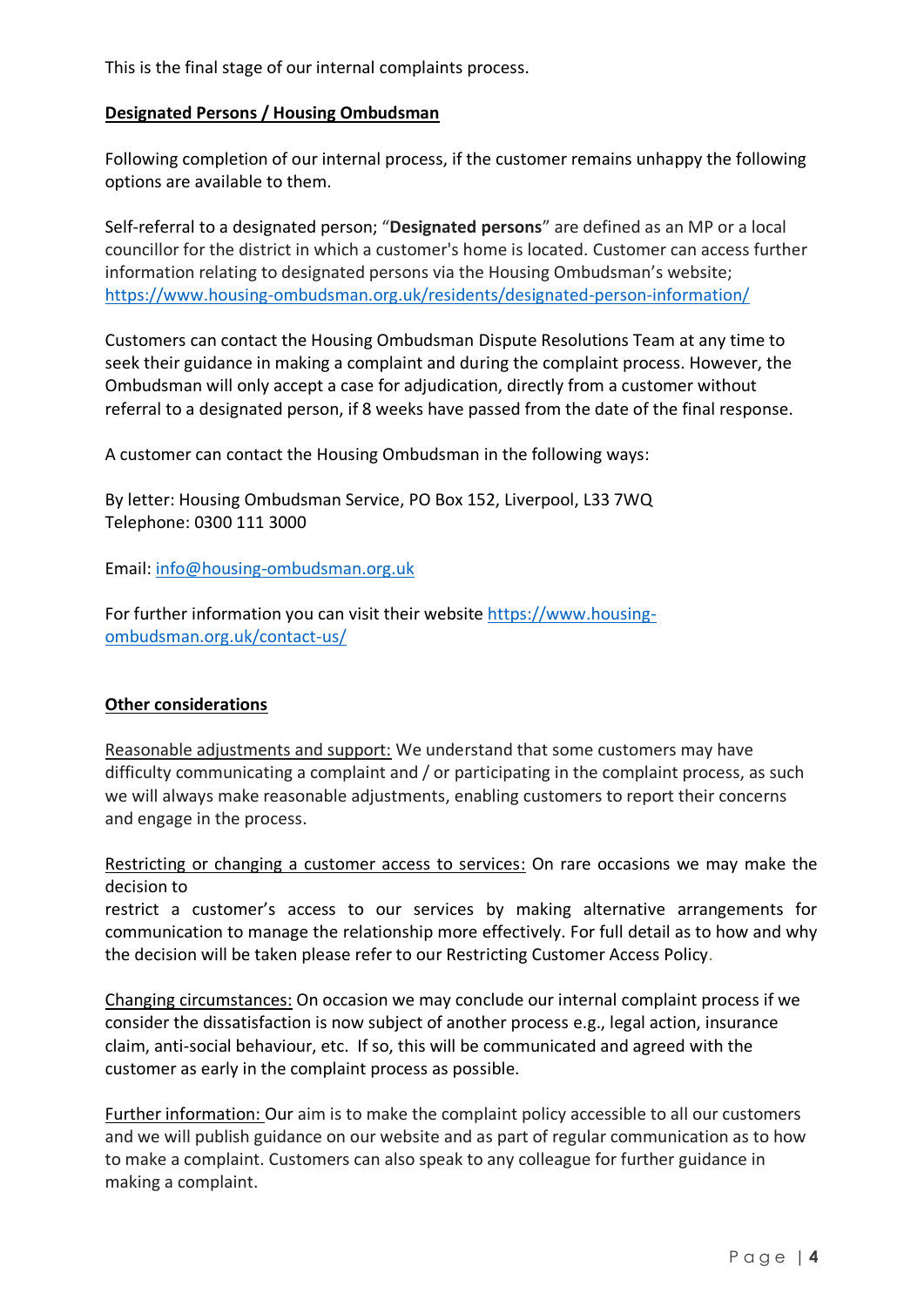# **Learning lessons from complaints**

To ensure we have a culture which embraces the learning from mistakes and continual improvement, we review activity and trends around complaints, and the action taken to improve the service and prevent similar issues reoccurring. The following details who is responsible for the setting and embedding of this policy and measuring adherence to it.

Board, their role is to:

- Approve the Complaints Policy
- Consider all reports relating to complaint handling failures, orders and maladministration, and the management action being taken to rectify.
- Review complaints handling performance on a regular basis.

This ensures the Board gain assurance from our work and have visibility of performance and service failings.

Customer and Community Influence Network, their role is to:

- Review and help draft the Complaints Policy.
- Review complaints handling performance on a regular basis.
- Consider all reports relating to complaint handling failures, orders and maladministration, and the management action being taken to rectify.
- Receive regular reporting on complaint performance, trend analysis, including themes, lessons learnt and areas for improvement.
- Provide a customer representative to consider any stage 2 complaints.

Executive, their role is to:

- Implement and embed the Complaints Policy
- Consider all reports relating to complaint handling failures, orders and maladministration, and the management action being taken to rectify.
- Consider complaint analysis reports on a regular basis, highlighting performance and identifying areas for Improvement, themes, trends and risks.

Leaders, their role is to:

- Embed the complaints policy and culture within their teams. Ensuring their teams respond to service failings and apply the necessary improvements to prevent reoccurrence.
- Respond to complaints in a timely and professional manner, as set out by this policy.
- Promote an open and transparent use of information to assess both performance and risks.

Customer Solutions team, their role is to:

- Manage all complaints, liaising with leaders as required to respond to complaints in a timely and professional manner, as set out by this policy.
- To issue reports to the business on complaint handling failures, orders and maladministration, and the management action being taken to rectify.